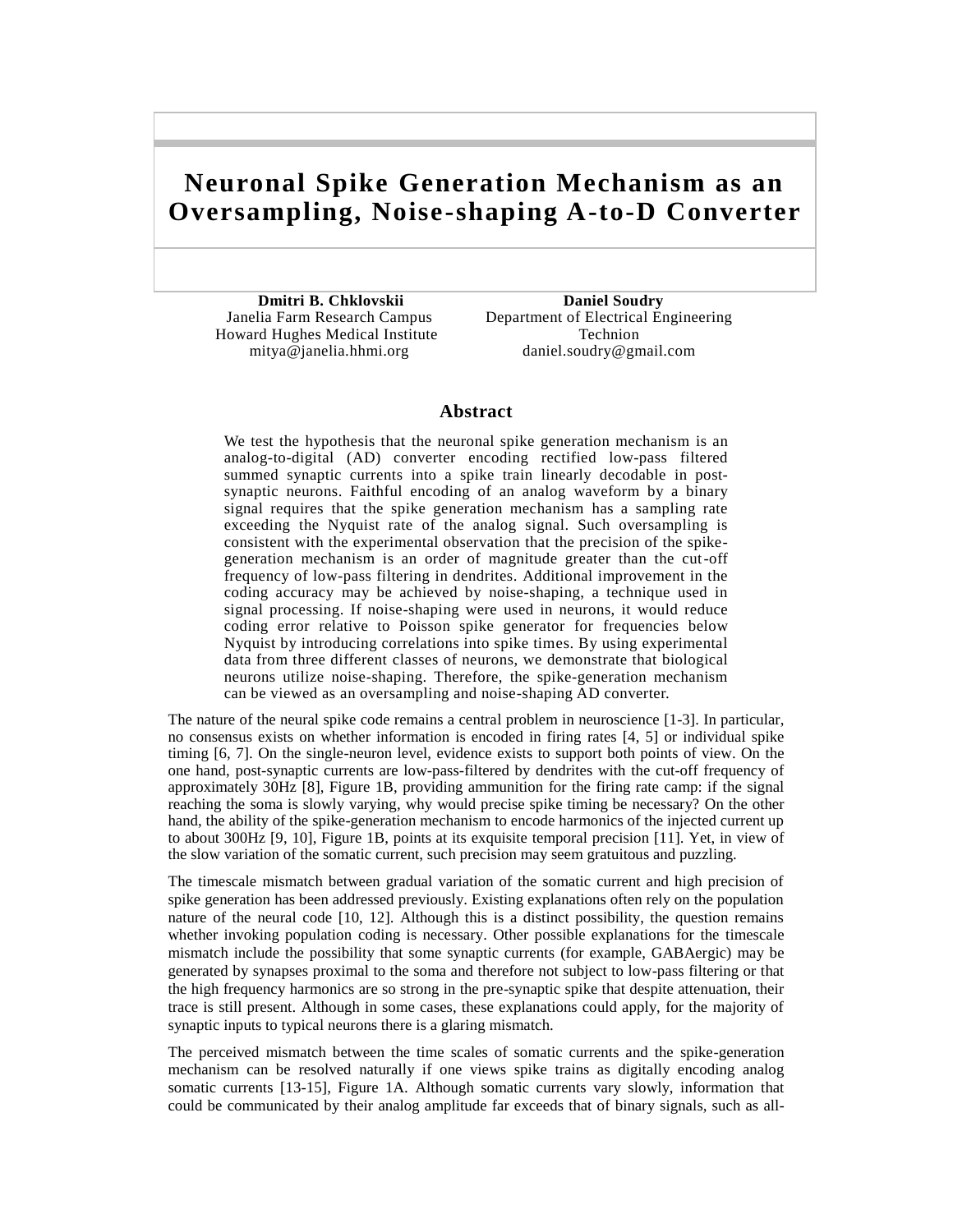or-none spikes, of the same sampling rate. Therefore, faithful digital encoding requires sampling rate of the digital signal to be much higher than the cut-off frequency of the analog signal, socalled over-sampling. Although the spike generation mechanism operates in continuous time, the

high temporal precision of the spikegeneration mechanism may be viewed as a manifestation of oversampling, which is needed for the digital encoding of the analog signal. Therefore, the extra order of magnitude in temporal precision available to the spike-generation mechanism relative to somatic current, Figure 1B, is necessary to faithfully encode the amplitude of the analog signal, thus potentially reconciling the firing rate and the spike timing points of view [\[13-15\]](#page-7-10).



**Figure 1. Hybrid digital-analog operation of neuronal circuits. A**. Post-synaptic currents are low-pass filtered and summed in dendrites (black) to produce a somatic current (blue). This analog signal is converted by the spike generation mechanism into a sequence of all-or-none spikes (green), a digital signal. Spikes propagate along an axon and are chemically transduced across synapses (gray) into post-synatpic currents (black), whose amplitude reflects synaptic weights, thus converting digital signal back to analog. **B**. Frequency response function for dendrites (blue, adapted from [\[8\]](#page-7-5)) and for the spike generation mechanism (green, adapted from [\[9\]](#page-7-6)). Note one order of magnitude gap between the cut off frequencies. **C**. Amplitude of the summed postsynaptic currents depends strongly on spike timing. If the blue spike arrives just 5ms later, as shown in red, the EPSCs sum to a value already 20% less. Therefore, the extra precision of the digital signal may be used to communicate the amplitude of the analog signal.

In signal processing, efficient AD conversion combines the principle of oversampling with that of noise-shaping, which utilizes correlations in the digital signal to allow more accurate encoding of the analog amplitude. This is exemplified by a family of AD converters called  $\Delta\Sigma$  modulators [\[16\]](#page-7-11), of which the basic one is analogous to an integrate-and-fire (IF) neuron [\[13-15\]](#page-7-10). The analogy between the basic  $\Delta\Sigma$  modulator and the IF neuron led to the suggestion that neurons also use noise-shaping to encode incoming analog current waveform in the digital spike train [\[13\]](#page-7-10). However, the hypothesis of noise-shaping AD conversion has never been tested experimentally in biological neurons.

In this paper, by analyzing existing experimental datasets, we demonstrate that noise-shaping is present in three different classes of neurons from vertebrates and invertebrates. This lends support to the view that neurons act as oversampling and noise-shaping AD converters and accounts for the mismatch between the slowly varying somatic currents and precise spike timing. Moreover, we show that the degree of noise-shaping in biological neurons exceeds that used by basic  $\Delta \Sigma$ modulators or IF neurons and propose viewing more complicated models in the noise-shaping framework. This paper is organized as follows: We review the principles of oversampling and noise-shaping in Section 2. In Section 3, we present experimental evidence for noise-shaping AD conversion in neurons. In Section 4 we argue that rectification of somatic currents may improve energy efficiency and/or implement de-noising.

# **2. Oversampling and noise-shaping in AD converters**

To understand how oversampling can lead to more accurate encoding of the analog signal amplitude in a digital form, we first consider a Poisson spike encoder, whose rate of spiking is modulated by the signal amplitude, Figure 2A. Such an AD converter samples an analog signal at discrete time points and generates a spike with a probability given by the (normalized) signal amplitude. Because of the binary nature of spike trains, the resulting spike train encodes the signal with a large error even when the sampling is done at Nyquist rate, i.e. the lowest rate for alias-free sampling.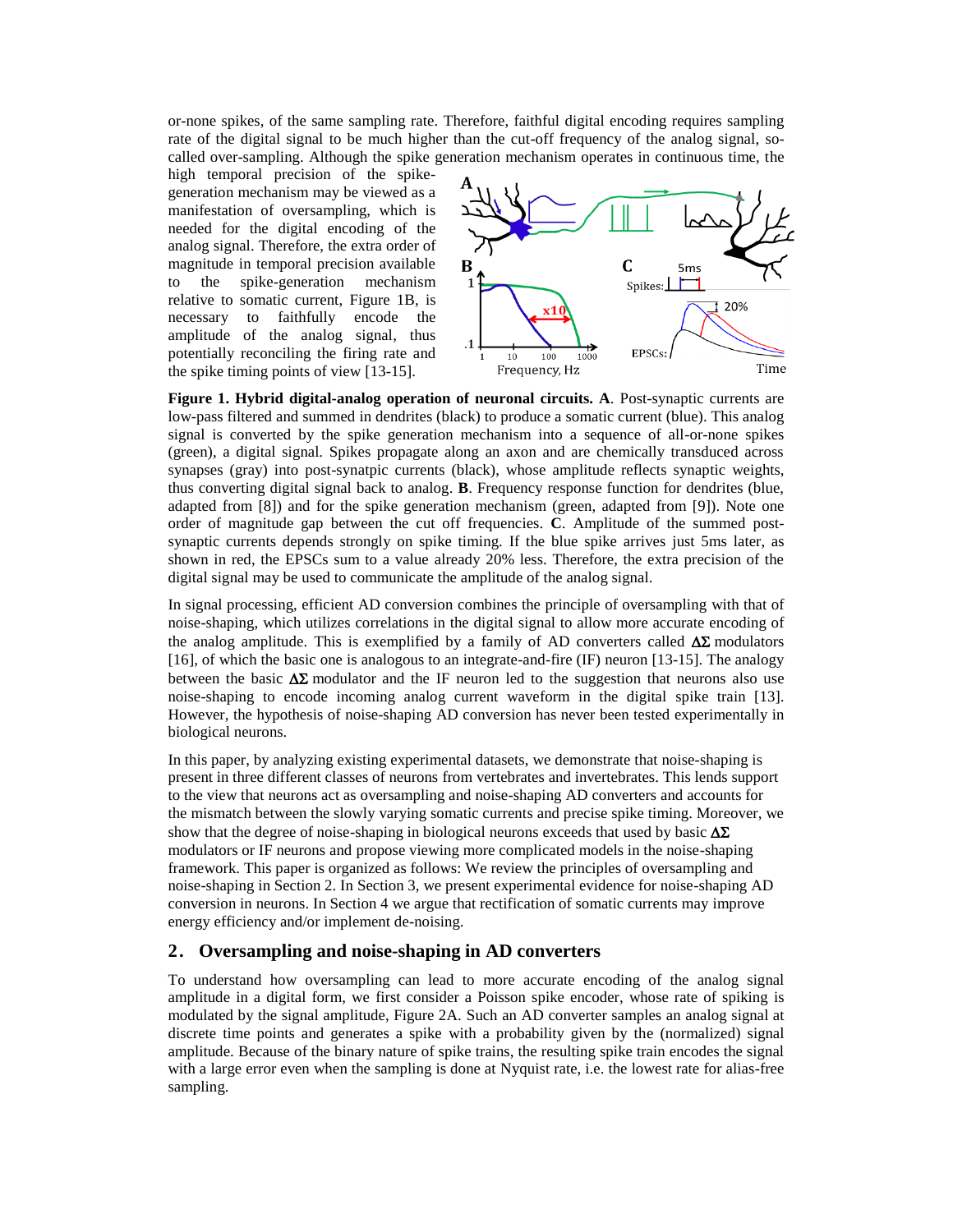To reduce the encoding error a Poisson encoder can sample at frequencies,  $f_s$ , higher than Nyquist,  $f_N$  – hence, the term oversampling, Figure 2B. When combined with decoding by lowpass filtering (down to Nyquist) on the receiving end, this leads to a reduction of the error, which can be estimated as follows. The number of samples over a Nyquist half-period  $(1/2f_N)$  is given by the oversampling ratio:

$$
R \sim \frac{f_{\rm s}}{f_{\rm N}}
$$

.

As the normalized signal amplitude,  $x \in [0, 1]$ , stays roughly constant over the Nyquist half-period, it can be encoded by spikes generated with a fixed probability, *x*. For a Poisson process the variance in the number of spikes is equal to the mean,  $\langle (n \langle n \rangle^2$  =  $\langle n \rangle = xR$ . Therefore, the mean relative error of the signal decoded by averaging over the Nyquist half-period:

$$
e_{rms} = (xR)^{1/2}/R \sim R^{-1/2}, \qquad (1)
$$

indicating that oversampling reduces transmission error. However, the weak dependence of the error on the oversampling frequency indicates diminishing returns on the investment in oversampling and motivates one to search for other ways to lower the error.



**Figure 2**. **Oversampling and noise-shaping in AD conversion. A**. Analog somatic current (blue) and its digital code (green). The difference between the green and the blue curves is encoding error. **B**. Digital output of oversampling Poisson encoder over one Nyquist half-period. **C**. Error power spectrum of a Nyquist (dark green) and oversampled (light green) Poisson encoder. Although the total error power is the same, the fraction surviving low-pass filtering during decoding (solid green) is smaller in oversampled case. **D**. Basic  $\Delta \Sigma$  modulator. **E**. Signal at the output of the integrator. **F**. Digital output of the  $\Delta\Sigma$  modulator over one Nyquist period. **G**. Error power spectrum of the  $\Delta\Sigma$  modulator (brown) is shifted to higher frequencies and low-pass filtered during decoding. The remaining error power (solid brown) is smaller than for Poisson encoder.

To reduce encoding error beyond the  $\frac{1}{2}$  power of the oversampling ratio, the principle of noise-shaping was put forward [\[17\]](#page-7-12). To illustrate noise-shaping consider a basic AD converter called  $\Delta\Sigma$ [\[18\]](#page-8-0), Figure 2D. In the basic  $\Delta \Sigma$  modulator, the previous quantized signal is fed back and subtracted from the incoming signal and then the difference is integrated in time. Rather than quantizing the input signal, as would be done in the Poisson encoder,  $\Delta\Sigma$  modulator quantizes the integral of the difference between the incoming analog signal and the previous quantized signal, Figure 2F. One can see that, in the oversampling regime, the quantization error of the basic  $\Delta\Sigma$ modulator is significantly less than that of the Poisson encoder. As the variance in the number of spikes over the Nyquist period is less than one, the mean relative error of the signal is at most,  $e_{rms} \sim R^{-1}$ , which is better than the Poisson encoder.

To gain additional insight and understand the origin of the term noise-shaping, we repeat the above analysis in the Fourier domain. First, the Poisson encoder has a flat power spectrum up to the sampling frequency, Figure 2C. Oversampling preserves the total error power but extends the frequency range resulting in the lower error power below Nyquist. Second, a more detailed analysis of the basic  $\Delta\Sigma$  modulator, where the dynamics is linearized by replacing the quantization device with a random noise injection [\[19\]](#page-8-1), shows that the quantization noise is effectively differentiated. Taking the derivative in time is equivalent to multiplying the power spectrum of the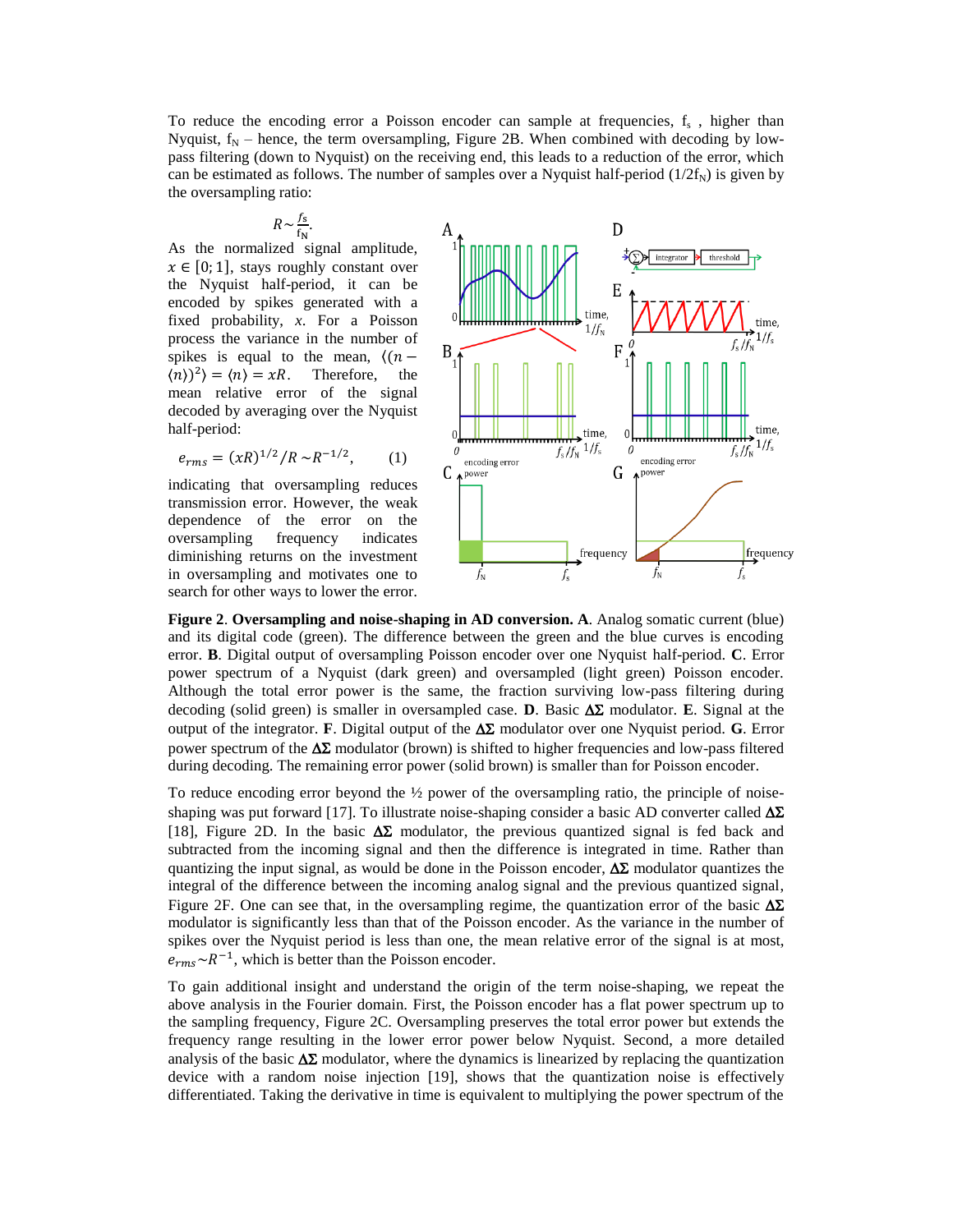quantization noise by frequency squared. Such reduction of noise power at low frequencies is an example of noise shaping, Figure 2G. Under the additional assumption of the white quantization noise, such analysis yields:

$$
e_{rms} \sim R^{-3/2},\tag{2}
$$

which for  $R \gg 1$  is significantly better performance than for the Poisson encoder, Eq.(1).

As mentioned previously, the basic  $\Delta\Sigma$  modulator, Figure 2D, in the continuous-time regime is nothing other than an IF neuron [\[13,](#page-7-10) [20,](#page-8-2) [21\]](#page-8-3). In the IF neuron, quantization is implemented by the spike generation mechanism and the negative feedback corresponds to the after-spike reset. Note that resetting the integrator to zero is strictly equivalent to subtraction only for continuous-time operation. In discrete-time computer simulations, the integrator value may exceed the threshold, and, therefore, subtraction of the threshold value rather than reset must be used. Next, motivated by the  $\Delta\Sigma$ -IF analogy, we look for the signs of noise-shaping AD conversion in real neurons.

### **3. Experimental evidence of noise-shaping AD conversion in real neurons**

In order to determine whether noise-shaping AD conversion takes place in biological neurons, we analyzed three experimental datasets, where spike trains were generated by time-varying somatic currents: 1) rat somatosensory cortex L5 pyramidal neurons [\[9\]](#page-7-6), 2) mouse olfactory mitral cells [\[22,](#page-8-4) [23\]](#page-8-5), and 3) fruit fly olfactory receptor neurons [\[24\]](#page-8-6). In the first two datasets, the current was injected through an electrode in whole-cell patch clamp mode, while in the third, the recording was extracellular and the intrinsic somatic current could be measured because the glial compartment included only one active neuron.

Testing the noise-shaping AD conversion hypothesis is complicated by the fact that encoded and decoded signals are hard to measure accurately. First, as somatic current is rectified by the spikegeneration mechanism, only its super-threshold component can be encoded faithfully making it hard to know exactly what is being encoded. Second, decoding in the dendrites is not accessible in these single-neuron recordings.

In view of these difficulties, we start by simply computing the power spectrum of the reconstruction error obtained by subtracting a scaled and shifted, but otherwise unaltered, spike train from the somatic current. The scaling factor was determined by the total weight of the decoding linear filter and the shift was optimized to maximize information capacity, see below. At the frequencies below 20Hz the error contains significantly lower power than the input signal, Figure 3, indicating that the spike generation mechanism may be viewed as an AD converter. Furthermore, the error power spectrum of the biological neuron is below that of the Poisson encoder, thus indicating the presence of noise-shaping. For dataset 3 we also plot the error power spectrum of the IF neuron, the threshold of which is chosen to generate the same number of spikes as the biological neuron.



**Figure 3. Evidence of noise-shaping.** Power spectra of the somatic current (blue), difference between the somatic current and the digital spike train of the biological neuron (black), of the Poisson encoder (green) and of the IF neuron (red). Left: datset 1, right: dataset 3.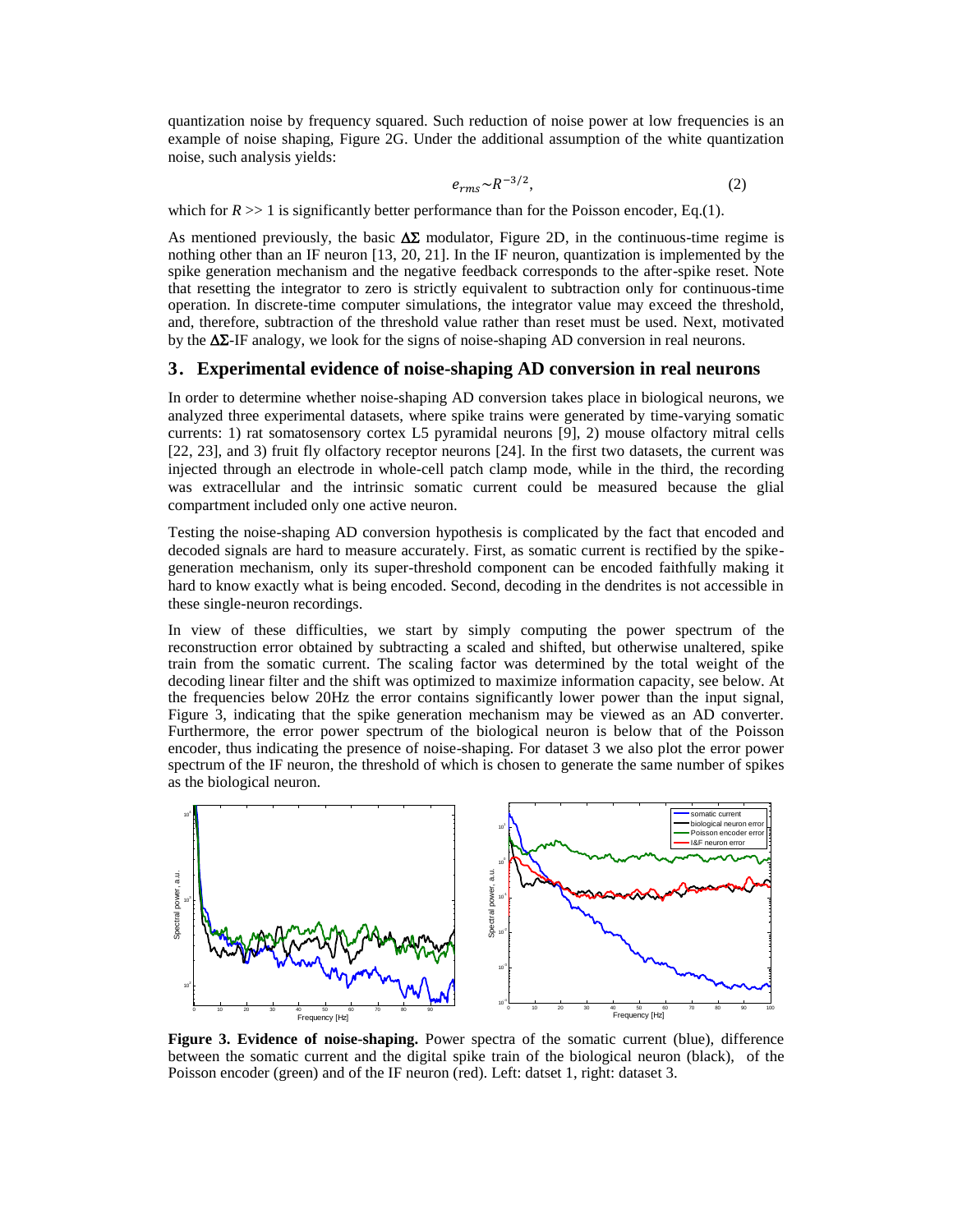Although the simple analysis presented above indicates noise-shaping, subtracting the spike train from the input signal, Figure 3, does not accurately quantify the error when decoding involves additional filtering. An example of such additional encoding/decoding is predictive coding, which will be discussed below [\[25\]](#page-8-7). To take such decoding filter into account, we computed a decoded waveform by convolving the spike train with the optimal linear filter, which predicts the somatic current from the spike train with the least mean squared error.

Our linear decoding analysis lends additional support to the noise-shaping AD conversion hypothesis [\[13-15\]](#page-7-10). First, the optimal linear filter shape is similar to unitary post-synaptic currents, Figure 4B, thus supporting the view that dendrites reconstruct the somatic current of the presynaptic neuron by low-pass filtering the spike train in accordance with the noise-shaping principle [\[13\]](#page-7-10). Second, we found that linear decoding using an optimal filter accounts for 60-80% of the somatic current variance. Naturally, such prediction works better for neurons in suprathreshold regime, i.e. with high firing rates, an issue to which we return in Section 4. To avoid complications associated with rectification for now we focused on neurons which were in suprathreshold regime by monitoring that the relationship between predicted and actual current is close to linear.



**Figure 4. Linear decoding of experimentally recorded spike trains. A**. Waveform of somatic current (blue), resulting spike train (black), and the linearly decoded waveform (red) from dataset 1. **B**. Top: Optimal linear filter for the trace in **A**, is representative of other datasets as well. Bottom: Typical EPSPs have a shape similar to the decoding filter (adapted from [\[26\]](#page-8-8)). **C-D**. Power spectra of the somatic current (blue), the decdoding error of the biological neuron (black), the Poisson encoder (green), and IF neuron (red) for dataset 1 (**C**) dataset 3 (**D**).

Next, we analyzed the spectral distribution of the reconstruction error calculated by subtracting the decoded spike train, i.e. convolved with the computed optimal linear filter, from the somatic current. We found that at low frequencies the error power is significantly lower than in the input signal, Figure 4C,D. This observation confirms that signals below the dendritic cut-off frequency of 20-30Hz can be efficiently communicated using spike trains.

To quantify the effect of noise-shaping we computed information capacity of different encoders: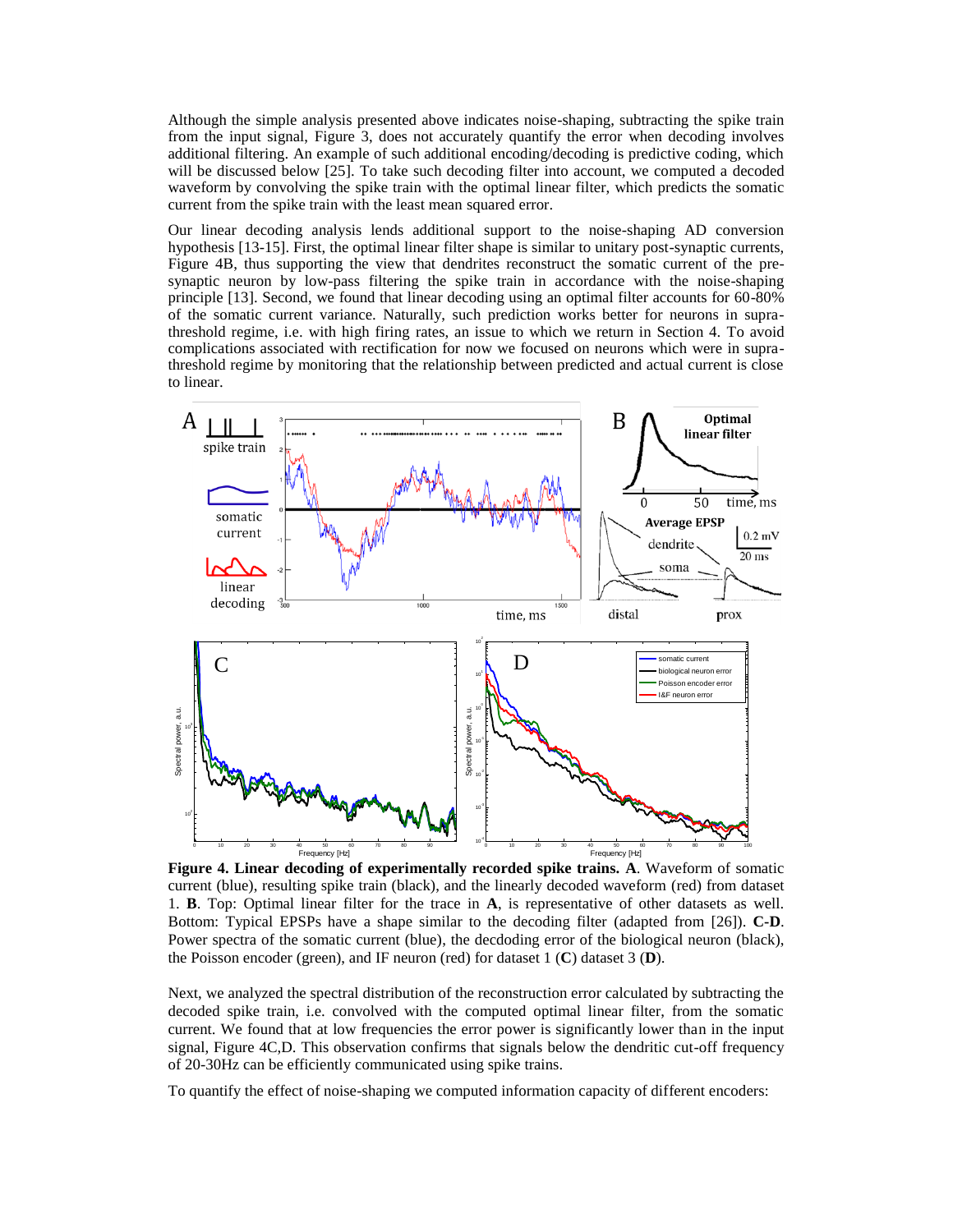$$
I = \sum_{f} \log \left[ \frac{S(f)}{N(f)} \right],
$$

where S(f) and N(f) are the power spectra of the somatic current and encoding error correspondingly and the sum is computed only over the frequencies for which  $S(f) > N(f)$ . Because the plots in Figure 4C,D use semi-logrithmic scale, the information capacity can be estimated from the area between a somatic current (blue) power spectrum and an error power spectrum. We find that the biological spike generation mechanism has higher information capacity than the Poisson encoder and IF neurons. Therefore, neurons act as AD converters with stronger noise-shaping than IF neurons.

We now return to the predictive nature of the spike generation mechanism. Given the causal nature of the spike generation mechanism it is surprising that the optimal filters for all three datasets carry most of their weight following a spike, Figure 4B. This indicates that the spike generation mechanism is capable of making predictions, which are possible in these experiments because somatic currents are temporally correlated. We note that these observations make delay-free reconstruction of the signal possible, thus allowing fast operation of neural circuits [\[27\]](#page-8-9).

The predictive nature of the encoder can be captured by a  $\Delta\Sigma$  modulator embedded in a predictive coding feedback loop [\[28\]](#page-8-10), Figure 5A. We verified by simulation that such a nested architecture generates a similar optimal linear filter with most of its weight in the time following a spike,

Figure 5A right. Of course such prediction is only possible for correlated inputs implying that the shape of the optimal linear filter depends on the statistics of the inputs. The role of predictive coding is to reduce the dynamic range of the signal that enters  $\Delta\Sigma$ , thus avoiding overloading. A possible biological implementation for such integrating<br>feedback could be  $Ca^{2+}$  $feedback$  could be  $Ca<sup>2</sup>$ concentration and  $Ca^{2+}$  dependent potassium channels [\[25,](#page-8-7) [29\]](#page-8-11).



**Figure 5. Enhanced**  $\Delta \Sigma$  **modulators.** A.  $\Delta \Sigma$  modulator combined with predictive coder. In such device, the optimal decoding filter computed for correlated inputs has most of its weight following a spike, similar to experimental measurements, Figure 4B. B. Second-order  $\Delta\Sigma$  modulator possesses stronger noise-shaping properties. Because such circuit contains an internal state variable it generates a non-periodic spike train in response to a constant input. Bottom trace shows a typical result of a simulation. Black – spikes, blue – input current.

#### **4. Possible reasons for current rectification: energy efficiency and de-noising**

We have shown that at high firing rates biological neurons encode somatic current into a linearly decodable spike train. However, at low firing rates linear decoding cannot faithfully reproduce the somatic current because of rectification in the spike generation mechanism. If the objective of spike generation is faithful AD conversion, why would such rectification exist? We see two potential reasons: energy efficiency and de-noising.

It is widely believed that minimizing metabolic costs is an important consideration in brain design and operation [\[30,](#page-8-12) [31\]](#page-8-13). Moreover, spikes are known to consume a significant fraction of the metabolic budget [\[30,](#page-8-12) [32\]](#page-8-14) placing a premium on their total number. Thus, we can postulate that neuronal spike trains find a trade-off between the mean squared error in the decoded spike train relative to the input signal and the total number of spikes, as expressed by the following cost function over a time interval *T*:

$$
s_{1 \ldots f_S T}^* = \operatorname{argmin}_s \sum_{t'=1}^{f_S T} (x_{t'} - \sum_{t''} s_{t''} w_{t'-t''})^2 + \lambda \sum_{t'=1}^{f_S T} s_{t'},
$$
(3)

where *x* is the analog input signal, *s* is the binary spike sequence composed of zeros and ones, and  $w$  is the linear filter.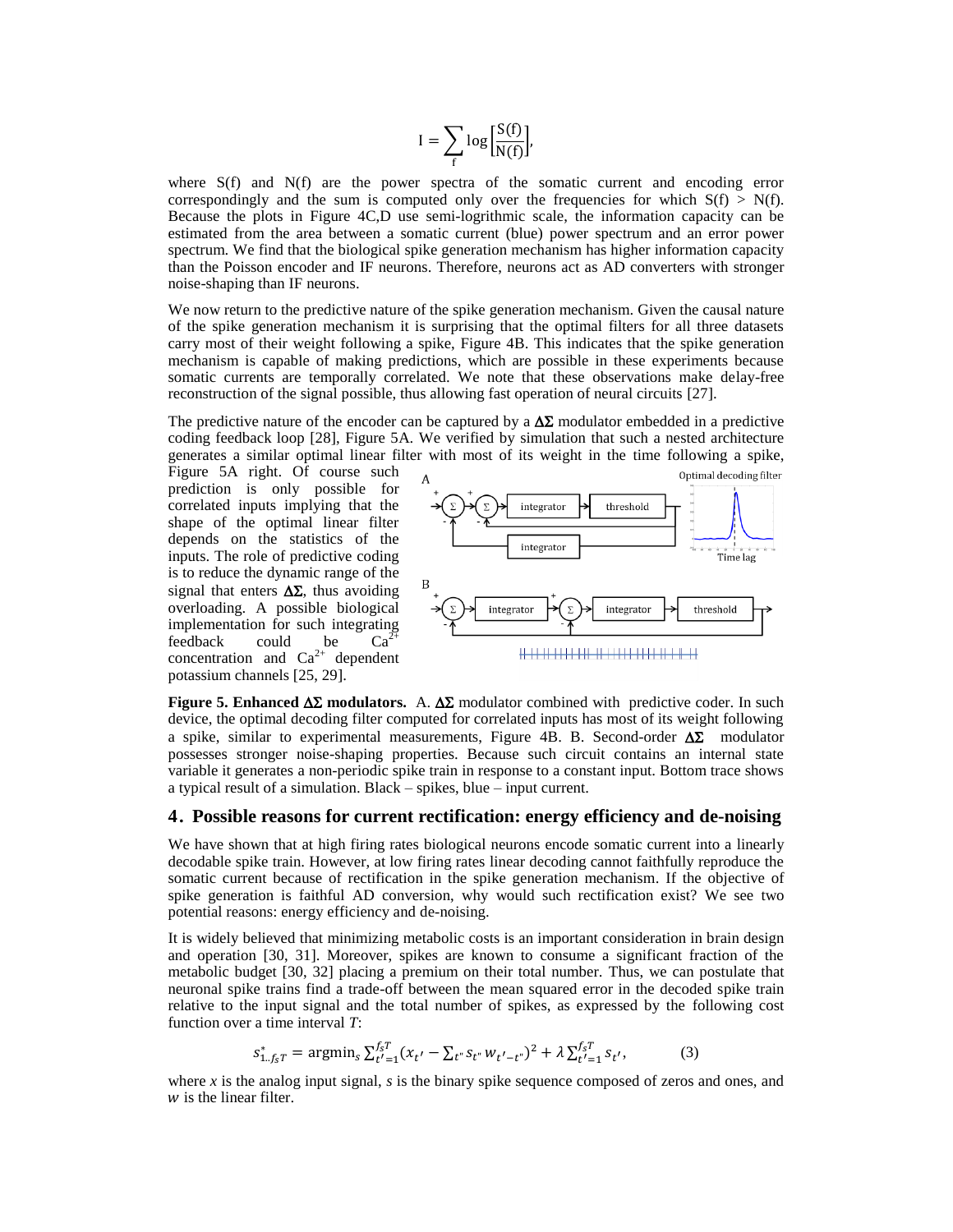To demonstrate how solving Eq.(3) would lead to thresholding, let us consider a simplified version taken over a Nyquist period, during which the input signal stays constant:

$$
N_s = \text{argmin}_{N=0.1.2...} (\bar{x} - N)^2 + \bar{\lambda}N \tag{4}
$$

where  $\bar{x}$  and  $\bar{\lambda}$  normalized by *w*. Minimizing such a cost function reduces to choosing the lowest lying parabola for a given  $\bar{x}$ , Figure 6A. Therefore, thresholding is a natural outcome of minimizing a cost function combining the decoding error and the energy cost, Eq.(3).

In addition to energy efficiency, there may be a computational reason for thresholding somatic current in neurons. To illustrate this point, we note that the cost function in Eq. (3) for continuous variables,  $s_t$ , may be viewed as a non-negative version of the L1-norm regularized linear regression called LASSO [\[33\]](#page-8-15), which is commonly used for de-noising of sparse and Laplacian signals [\[34\]](#page-8-16). Such cost function can be minimized by iteratively applying a gradient descent and a shrinkage steps [\[35\]](#page-8-17), which is equivalent to thresholding (one-sided in case of non-negative variables), Figure 6B,C. Therefore, neurons may be encoding a de-noised input signal.



**Figure 6. Possible reasons for rectification in neurons. A.** Cost function combining encoding error squared with metabolic expense vs. input signal  $\bar{x}$  for different values of the spike number N, Eq.(4). Note that the optimal number of spikes jumps from zero to one as a function of input. **B.** Estimating most probable "clean" signal value for continuous non-negative Laplacian signal and Gaussian noise, Eq.(3) (while setting  $w = 1$ ). The parabolas (red) illustrate the quadratic loglikelihood term in (3) for different values of the measurement, s, while the linear function (blue) reflects the linear log-prior term in (3). **C.** The minimum of the combined cost function in **B** is at zero if  $s < \lambda$ , and grows linearly with s, if  $s > \lambda$ .

#### **5. Discussion**

In this paper, we demonstrated that the neuronal spike-generation mechanism can be viewed as an oversampling and noise-shaping AD converter, which encodes a rectified low-pass filtered somatic current as a digital spike train. Rectification by the spike generation mechanism may subserve both energy efficiency and de-noising. As the degree of noise-shaping in biological neurons exceeds that in IF neurons, or basic  $\Delta \Sigma$ , we suggest that neurons should be modeled by more advanced  $\Delta\Sigma$  modulators, e.g. Figure 5B. Interestingly,  $\Delta\Sigma$  modulators can be also viewed as coders with error prediction feedback [\[19\]](#page-8-1).

Many publications studied various aspects of spike generation in neurons yet we believe that the framework [\[13-15\]](#page-7-10) we adopt is different and discuss its relationship to some of the studies. Our framework is different from previous proposals to cast neurons as predictors [\[36,](#page-8-18) [37\]](#page-8-19) because a different quantity is being predicted. The possibility of perfect decoding from a spike train with infinite temporal precision has been proven in [\[38\]](#page-8-20). Here, we are concerned with a more practical issue of how reconstruction error scales with the over-sampling ratio. Also, we consider linear decoding which sets our work apart from [\[39\]](#page-8-21). Finally, previous experiments addressing noiseshaping [\[40\]](#page-8-22) studied the power spectrum of the spike train rather than that of the encoding error.

Our work is aimed at understanding biological and computational principles of spike-generation and decoding and is not meant as a substitute for the existing phenomenological spike-generation models [\[41\]](#page-8-23), which allow efficient fitting of parameters and prediction of spike trains [\[42\]](#page-8-24). Yet, the theoretical framework [\[13-15\]](#page-7-10) we adopt may assist in building better models of spike generation for a given somatic current waveform. First, having interpreted spike generation as AD conversion, we can draw on the rich experience in signal processing to attack the problem. Second, this framework suggests a natural metric to compare the performance of different spike generation models in the high firing rate regime: a mean squared error between the injected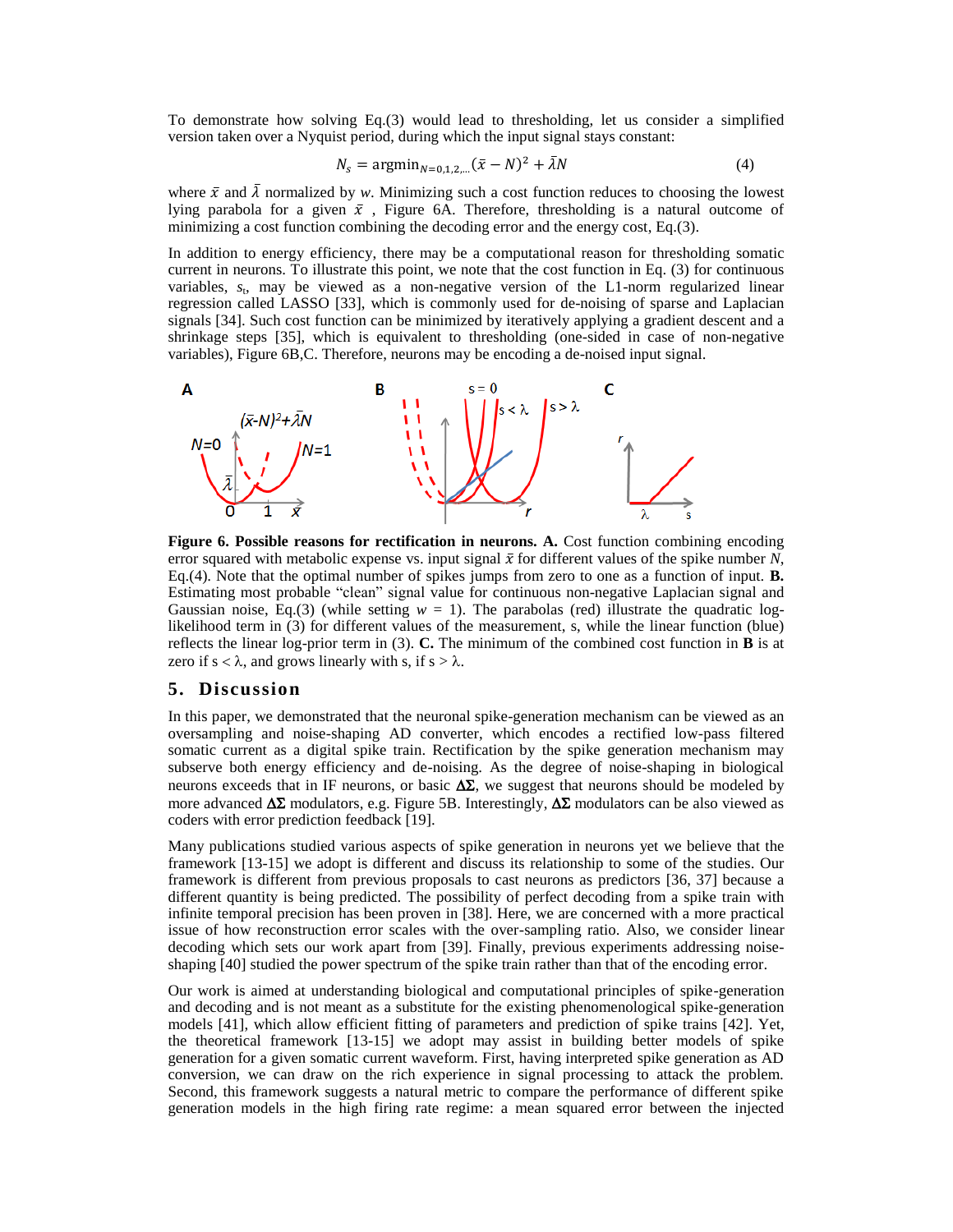current waveform and the filtered version of the spike train produced by a model provided the total number of spikes is the same as in the experimental data. The AD conversion framework adds justification to the previously proposed spike distance obtained by subtracting low-pass filtered spike trains [\[43\]](#page-8-25).

As the framework [\[13-15\]](#page-7-10) we adopt relies on viewing neuronal computation as an analog-digital hybrid, which requires AD and DA conversion at every step, one may wonder about the reason for such a hybrid scheme. Starting with the early days of computers, the analog mode is known to be advantageous for computation. For example, performing addition of many variables in one step is possible in the analog mode simply by Kirchhoff law, but would require hundreds of logical gates in the digital mode [\[44\]](#page-8-26). However, the analog mode is vulnerable to noise build-up over many stages of computation and is inferior in precisely communicating information over long distances under limited energy budget [\[30,](#page-8-12) [31\]](#page-8-13). While early analog computers were displaced by their digital counterparts, evolution combined analog and digital modes into a computational hybrid [\[44\]](#page-8-26), thus necessitating efficient AD and DA conversion, which was the focus of the present study.

We are grateful to L. Abbott, S. Druckmann, D. Golomb, T. Hu, J. Magee, N. Spruston, B. Theilman for helpful discussions and comments on the manuscript, to X.-J. Wang, D. McCormick, K. Nagel, R. Wilson, K. Padmanabhan, N. Urban, S. Tripathy, H. Koendgen, and M. Giugliano for sharing their data. The work of D.S. was partially supported by the Intel Collaborative Research Institute for Computational Intelligence (ICRI-CI).

### **References**

- <span id="page-7-0"></span>1. Ferster, D. and N. Spruston, *Cracking the neural code.* Science, 1995. **270**: p. 756-7.
- 2. Panzeri, S., et al., *Sensory neural codes using multiplexed temporal scales.* Trends Neurosci, 2010. **33**(3): p. 111-20.
- 3. Stevens, C.F. and A. Zador, *Neural coding: The enigma of the brain.* Curr Biol, 1995. **5**(12): p. 1370-1.
- <span id="page-7-1"></span>4. Shadlen, M.N. and W.T. Newsome, *The variable discharge of cortical neurons: implications for connectivity, computation, and information coding.* J Neurosci, 1998. **18**(10): p. 3870-96.
- <span id="page-7-2"></span>5. Shadlen, M.N. and W.T. Newsome, *Noise, neural codes and cortical organization.* Curr Opin Neurobiol, 1994. **4**(4): p. 569-79.
- <span id="page-7-3"></span>6. Singer, W. and C.M. Gray, *Visual feature integration and the temporal correlation hypothesis.* Annu Rev Neurosci, 1995. **18**: p. 555-86.
- <span id="page-7-4"></span>7. Meister, M., *Multineuronal codes in retinal signaling.* Proc Natl Acad Sci U S A, 1996. **93**(2): p. 609-14.
- <span id="page-7-5"></span>8. Cook, E.P., et al., *Dendrite-to-soma input/output function of continuous timevarying signals in hippocampal CA1 pyramidal neurons.* J Neurophysiol, 2007. **98**(5): p. 2943-55.
- <span id="page-7-6"></span>9. Kondgen, H., et al., *The dynamical response properties of neocortical neurons to temporally modulated noisy inputs in vitro.* Cereb Cortex, 2008. **18**(9): p. 2086-97.
- <span id="page-7-7"></span>10. Tchumatchenko, T., et al., *Ultrafast population encoding by cortical neurons.* J Neurosci, 2011. **31**(34): p. 12171-9.
- <span id="page-7-8"></span>11. Mainen, Z.F. and T.J. Sejnowski, *Reliability of spike timing in neocortical neurons.* Science, 1995. **268**(5216): p. 1503-6.
- <span id="page-7-9"></span>12. Mar, D.J., et al., *Noise shaping in populations of coupled model neurons.* Proc Natl Acad Sci U S A, 1999. **96**(18): p. 10450-5.
- <span id="page-7-10"></span>13. Shin, J., *Adaptive noise shaping neural spike encoding and decoding.* Neurocomputing, 2001. **38-40**: p. 369-381.
- 14. Shin, J., *The noise shaping neural coding hypothesis: a brief history and physiological implications.* Neurocomputing, 2002. **44**: p. 167-175.
- 15. Shin, J.H., *Adaptation in spiking neurons based on the noise shaping neural coding hypothesis.* Neural Networks, 2001. **14**(6-7): p. 907-919.
- <span id="page-7-11"></span>16. Schreier, R. and G.C. Temes, *Understanding delta-sigma data converters*2005, Piscataway, NJ: IEEE Press, Wiley. xii, 446 p.
- <span id="page-7-12"></span>17. Candy, J.C., *A use of limit cycle oscillations to obtain robust analog-to-digital converters.* IEEE Trans. Commun, 1974. **COM-22**: p. 298-305.